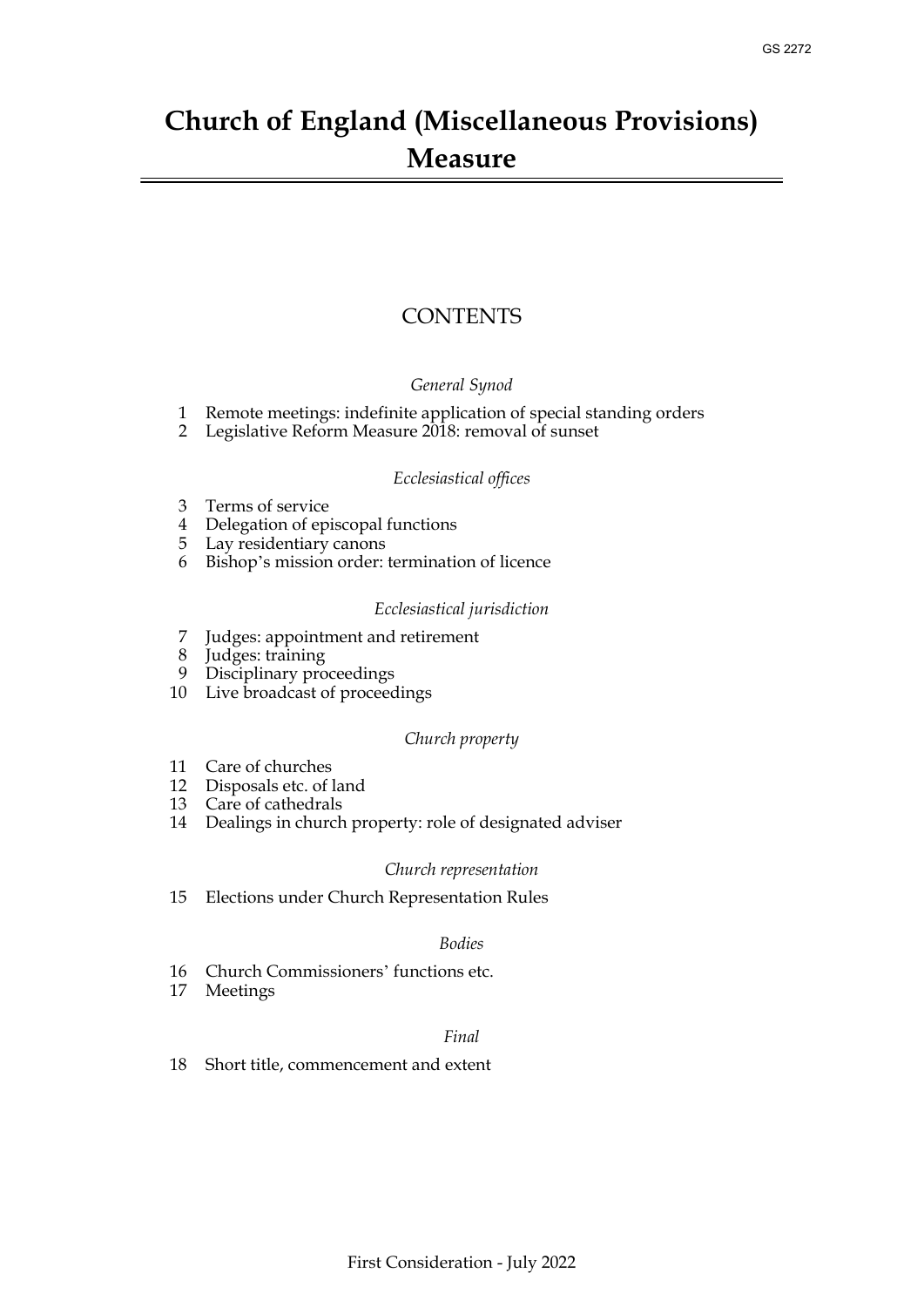DRAFT of a Measure of the General Synod of the Church of England to make miscellaneous provisions relating to matters concerning the Church of England.

#### *General Synod*

#### <span id="page-1-2"></span><span id="page-1-0"></span>**1 Remote meetings: indefinite application of special standing orders**

- (1) In section 1 of the General Synod (Remote Meetings) (Temporary Standing Orders) Measure 2020 (special standing orders)—
	- (a) omit subsection (5) (which prohibits business relating to Article 7 or 8 of the Constitution at a remote meeting), and
	- (b) omit subsection (7) (which defines "the Constitution" for the purposes of the Measure).

## (2) In section 3 of that Measure (operation of special standing orders)—

- (a) in subsection  $(5)$ , for paragraph (b) substitute  $-$ 
	- "(b) are instead to continue in operation (with or without amendment) either for such period as the General Synod may specify in the resolution or for an indefinite period.",
- (b) in subsection (6), for "for such period as the General Synod specifies in the resolution" substitute "either for such period as the General Synod may specify in the resolution or for an indefinite period", and *15*
- (c) in subsection (7), after "inconsistent" insert "; and "the Constitution" means the Constitution of the General Synod set out in Schedule 2 to the Synodical Government Measure 1969".
- (3) The General Synod (Remote Meetings) (Temporary Standing Orders) Measure 2020 may be cited as the General Synod (Remote Meetings) Measure 2020; and, accordingly, in section 5(1) of that Measure (short title), omit "(Temporary Standing Orders)".

#### <span id="page-1-3"></span><span id="page-1-1"></span>**2 Legislative Reform Measure 2018: removal of sunset**

(1) Section 10 of the Legislative Reform Measure 2018 (which provides for the expiry of the power to make legislative reform orders five years after the first such order was laid before the General Synod) is repealed.

## (2) If, when this section comes into force, sections 1 to 7 of the Legislative Reform Measure 2018 have already expired under section 10 of that Measure—

- (a) subsection (1) of this section is itself repealed,
- (b) sections 1 to 7 of the Legislative Reform Measure 2018 are revived and are to remain in force for an indefinite period, and

*25*

*30*

*20*

*5*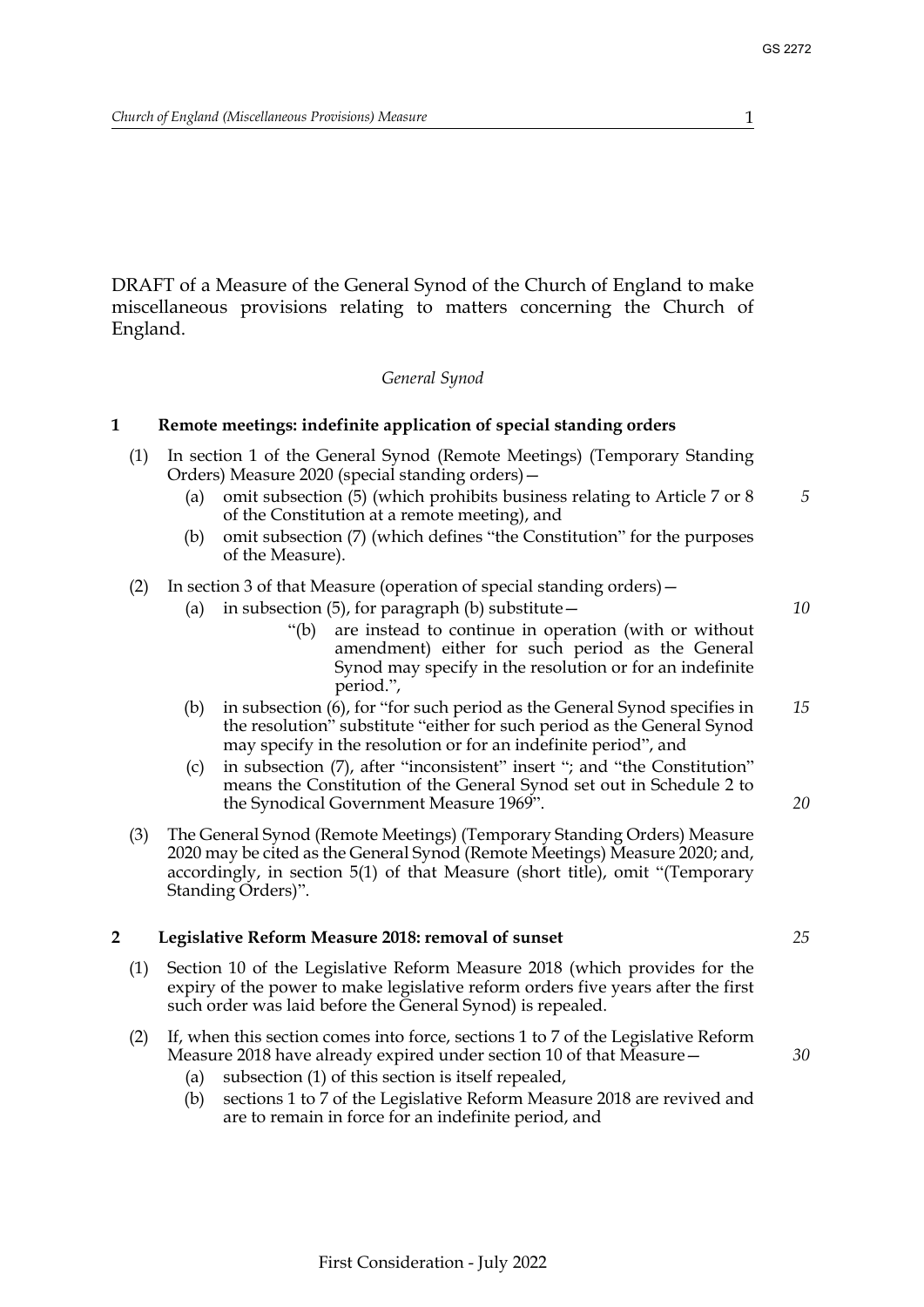*20*

*40*

(c) in consequence of paragraph (b), in section 9 of that Measure (orders), before "8", in each place it appears, insert "1 or".

## *Ecclesiastical offices*

## <span id="page-2-2"></span><span id="page-2-0"></span>**3 Terms of service**

- (1) In regulation 2 of the Ecclesiastical Offices (Terms of Service) Regulations 2009 (interpretation), after paragraph (3) insert— *5*
	- "(3A) These Regulations do not apply to a person licensed under section 2A of the Extra-Parochial Ministry Measure 1967 (ministry by member of religious community) except in so far as the person exercises ministry otherwise than under that licence."
- (2) In consequence of subsection (1), in paragraph (2) of that regulation, for "paragraph (3)" substitute "paragraphs (3) and (3A)".
- (3) In regulation 3 of those Regulations (statement of initial particulars of office), after paragraph (5) insert—
	- "(6) The Archbishops' Council may issue guidance on the preparation of a statement under this regulation. *15*
	- (7) A person preparing a statement under this regulation must, in doing so, have regard to any guidance that is issued under paragraph (6)."
- (4) In regulation 19 of those Regulations (continuing ministerial education), in paragraphs (1) and (3) and in the title, for "continuing ministerial education" substitute "continuing ministerial development".
- (5) In consequence of subsection (4), in the cross-heading preceding regulation 18 of those Regulations, for "continuing ministerial education" substitute "continuing ministerial development".
- (6) The amendments made by this section do not affect the power to make further regulations amending or revoking the provision made by those amendments. *25*

## <span id="page-2-3"></span><span id="page-2-1"></span>**4 Delegation of episcopal functions**

(1) After section 14 of the Dioceses, Pastoral and Mission Measure 2007 insert—

## **"14A Delegation of archbishop's functions**

- (1) Either archbishop may by an instrument made under hand delegate to the other archbishop, or to such diocesan, suffragan or assistant bishop as may be specified in the instrument, the exercise of the archbishop's functions at any time when the archbishop is unable to exercise them. *30*
- (2) An instrument under this section may not delegate a function which is capable of being delegated by an instrument under section 13 as a function which the archbishop has in the capacity as bishop of the diocese of Canterbury or, as the case may be, the diocese of York. *35*
- (3) Subsections (2) to (7) and (9) to (15) of section 13 apply to an instrument under this section as they apply to an instrument under that section; and for that purpose—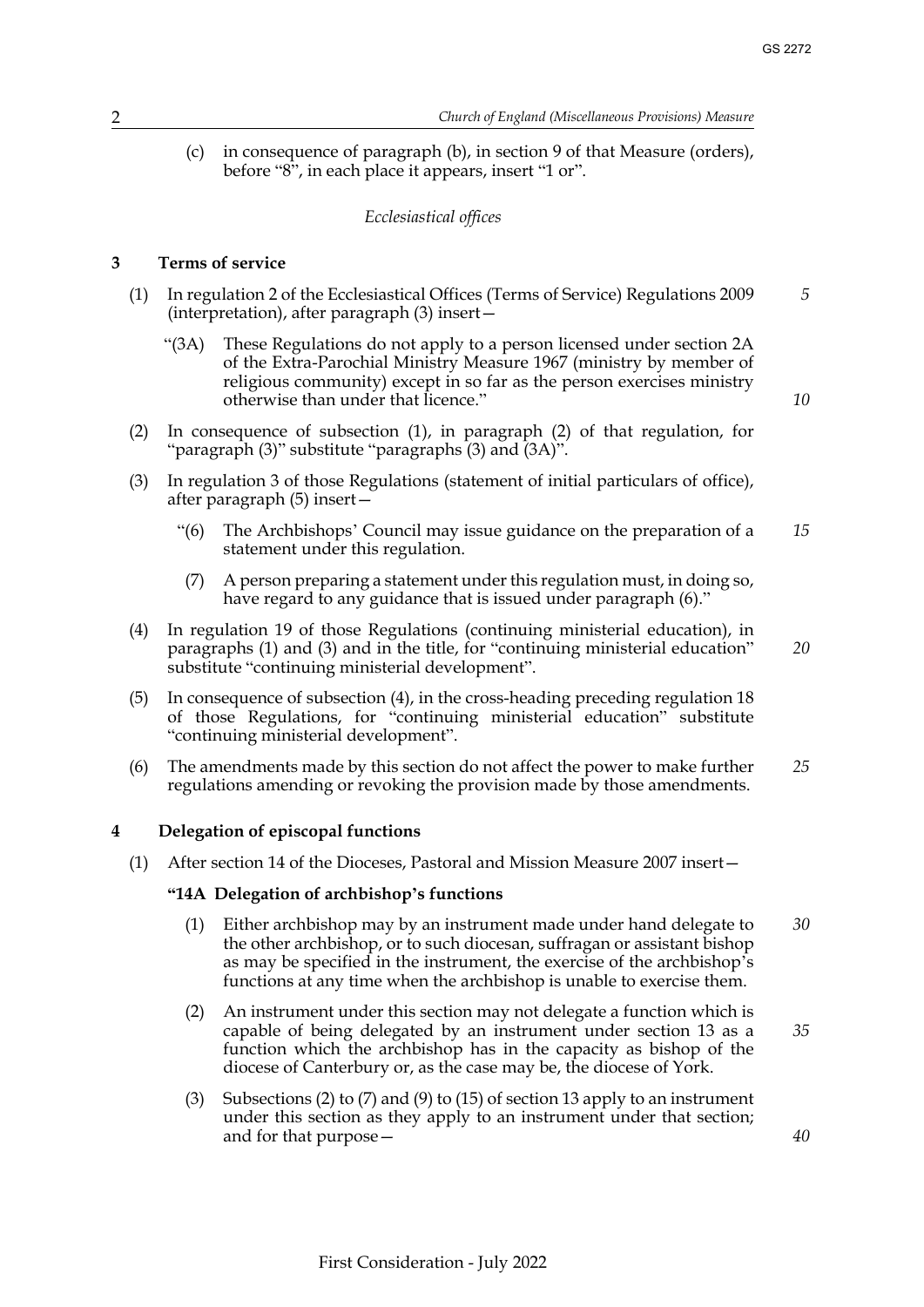*15*

*Church of England (Miscellaneous Provisions) Measure* 3

- (a) a reference to the bishop, or to the diocese of the bishop, is to be read as a reference to the archbishop, or to the province of the archbishop, making the delegation,
- (b) a reference to the suffragan bishop is to the archbishop or other bishop to whom the delegation is made,
- (c) a reference to the registrar of the diocese is a reference to—
	- (i) the registrar of the province of the archbishop making the delegation, and
	- (ii) (if the delegation is to the other archbishop) the registrar of the other province or (if the delegation is to a diocesan, suffragan or assistant bishop) the registrar of the diocese concerned, and *10*
- (d) a reference to the diocesan registry is to be construed consistently with a reference to the registrar of the diocese (as to which, see paragraph (c))."
- (2) In section 13 of that Measure (delegation of certain functions of diocesan bishop to suffragan etc.), in subsection (1), omit the words from "except functions under any Canon" to the end.
- (3) In section 14 of that Measure (discharge of certain functions of bishop), in subsection (1), omit the words from "and functions under any Canon" to the end. *20*
- (4) In section 16 of that Measure (Acts etc. which confer functions on diocesan bishop), the existing text becomes subsection (1) and after that subsection insert—
	- "(2) Any Act, Measure or Canon which confers or imposes on an archbishop functions which by virtue of an instrument made under section 14A may be discharged by the other archbishop, or by the bishop specified in the instrument, have effect in the province subject to the provisions of the instrument for the time being in force, and references in that Act, Measure or Canon to the archbishop are to be construed accordingly." *25 30*
- (5) In consequence of subsection (4), in the title to section 16 of that Measure, after "a diocesan bishop" insert "or an archbishop".

## <span id="page-3-1"></span><span id="page-3-0"></span>**5 Lay residentiary canons**

(1) After section 14 of the Cathedrals Measure 2021 insert—

## **"14A Lay residentiary canons**

- (1) A lay person is capable of being appointed as a residentiary canon of a cathedral but only if, and in so far as, the constitution so provides.
- (2) A reference in this Measure to a lay residentiary canon of a cathedral is a reference to a lay person appointed under provision included in the constitution by virtue of this section.
- (3) This section and any provision included in the constitution by virtue of it have effect in spite of—
	- (a) section 10 of the Act of Uniformity 1662 (which provides that only an episcopally ordained priest can be admitted to an ecclesiastical promotion or dignity), and

*35*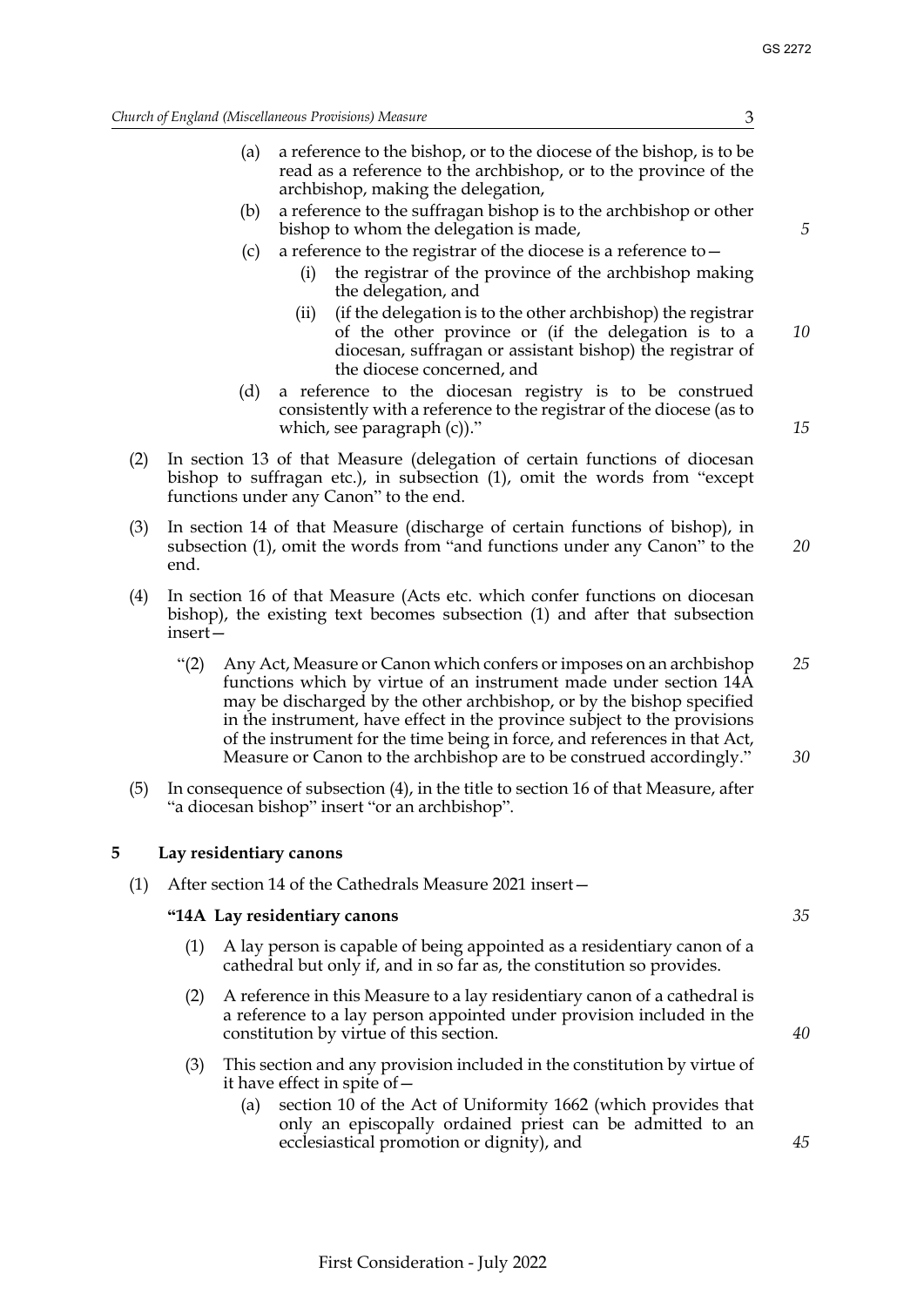*10*

*25*

*35*

(b) section 27 of the Ecclesiastical Commissioners Act 1840 (which requires a person to have been in holy orders for at least six years to be capable of appointment to a residentiary canonry)."

- (2) In each of sections 12(12) and 13(1) of the Cathedrals Measure 2021 (dean and interim dean), after "residentiary canon" insert "(other than a lay residentiary canon)".
- (3) In section 45(1) of that Measure (interpretation), at the appropriate place insert—
	- ""lay residentiary canon" has the meaning given in section  $14A(2)$ ;".
- (4) The Archbishops' Council may by order make provision in consequence of this section; and an order under this section may—
	- (a) amend, repeal or revoke a provision of, or made under, the Cathedrals Measure 2021 or any other Measure;
	- (b) include transitional, transitory or saving provision in connection with the commencement of provision made by the order. *15*
- (5) An order under this section may not be made unless—
	- (a) a draft of the order has been laid before the General Synod and approved by it with or without amendment, and
	- (b) the draft so approved has been referred to the Archbishops' Council. *20*
- (6) On referral of the draft under subsection (5)(b), the Archbishops' Council must—
	- (a) if the draft was approved without amendment, make the order by applying its seal, or
	- (b) if the draft was approved with amendment—
		- (i) make the order by applying its seal, or
		- (ii) withdraw the draft for further consideration.
- (7) An order under this section may not come into force unless it has been sealed by the Archbishops' Council.
- (8) If the Business Committee of the General Synod determines that a draft of an order under this section does not need to be debated by the Synod, the draft is to be treated as approved without amendment for the purposes of this section unless a member of the Synod gives notice in accordance with its Standing Orders that the member— *30*
	- (a) wishes the draft order to be debated, or
	- (b) wishes to move an amendment to it.
- (9) The power to make an order under this section is exercisable by statutory instrument; and the Statutory Instruments Act 1946 applies—
	- (a) as if the order had been made by a Minister of the Crown, and
	- (b) as if this Measure were an Act of Parliament providing for the instrument containing the order to be subject to annulment in pursuance of a resolution of either House of Parliament. *40*

## <span id="page-4-1"></span><span id="page-4-0"></span>**6 Bishop's mission order: termination of licence**

(1) In section 82 of the Mission and Pastoral Measure 2011 (bishop's mission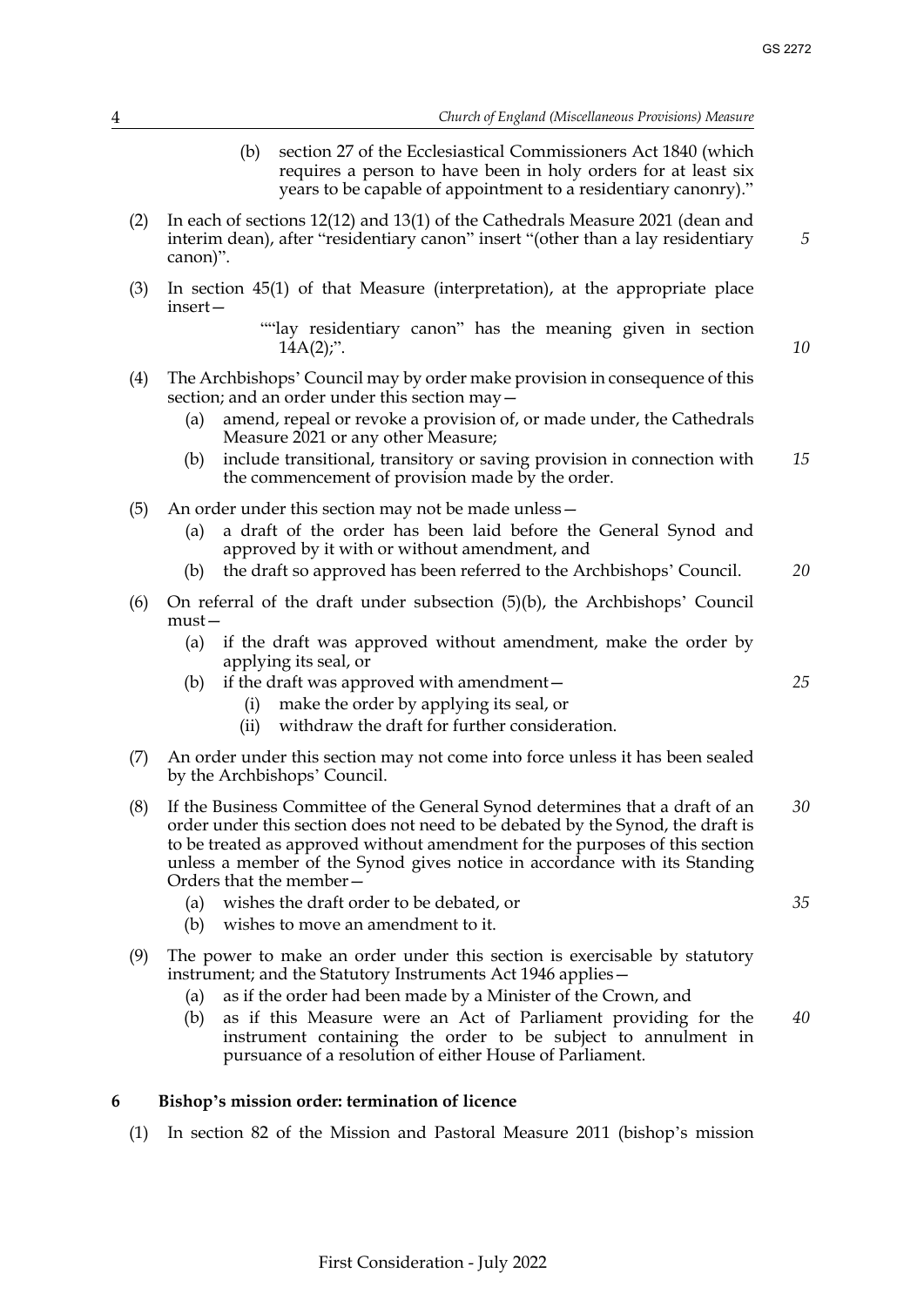orders: supplementary provision), after subsection (5) insert—

- "(5A) On the revocation or expiry of a bishop's mission order, any licence granted by the bishop under a Canon to authorise the person specified in the licence to serve for the purposes of or in connection with the mission initiative endorsed by the order is terminated.".
- (2) In section 3(3) of the Ecclesiastical Offices (Terms of Service) Measure 2009 (termination of term of office), after paragraph (c) insert—
	- "(ca) where a licence authorising the office holder to serve for the purposes of or in connection with a mission initiative is terminated under section 82(5A) of the Mission and Pastoral Measure 2011 on the revocation or expiry of the bishop's mission order;".
- (3) This section applies to any bishop's mission order in force on the commencement of this section (as well as to any bishop's mission order made subsequently).

#### *Ecclesiastical jurisdiction*

#### <span id="page-5-0"></span>**7 Judges: appointment and retirement**

- (1) In section 2 of the Ecclesiastical Jurisdiction and Care of Churches Measure 2018 (appointment of chancellor), in subsection (1), after "letters patent" insert "on the recommendation of the Dean of the Arches and Auditor".
- (2) In that section, for subsection  $(6)$  substitute  $-$ 
	- "(6) Before making a recommendation under subsection (1), the Dean of the Arches and Auditor must consult the Lord Chancellor as well as the bishop."
- (3) In section 3 of that Measure (chancellor's term of office)—
	- (a) in each of subsections  $(1)(b)$ ,  $(4)$  and  $(10)$  (retirement age), for "70" substitute "75", and
	- (b) omit subsections (5) to (9).
- (4) In section 21(2) of the Clergy Discipline Measure 2003 (membership of provincial panels), in paragraph (c) (legal members), for the words from "who have a seven year general qualification" to the end substitute "who -
	- (i) hold or have held high judicial office, or
	- (ii) hold or have held the office of circuit judge or have the qualifications required for holding that office;".
- (5) In section 42(3) of the Ecclesiastical Jurisdiction Measure 1963 (composition of committee of inquiry), in sub-paragraph (ii) of paragraph (b), for the words from "has a 10-year High Court qualification" to the end substitute "holds or has held high judicial office or has the qualifications required for appointment as a High Court judge;". *35*

## <span id="page-5-1"></span>**8 Judges: training**

(1) Before section 22 of the Ecclesiastical Jurisdiction and Care of Churches

*5*

*10*

*15*

*20*

*25*

*30*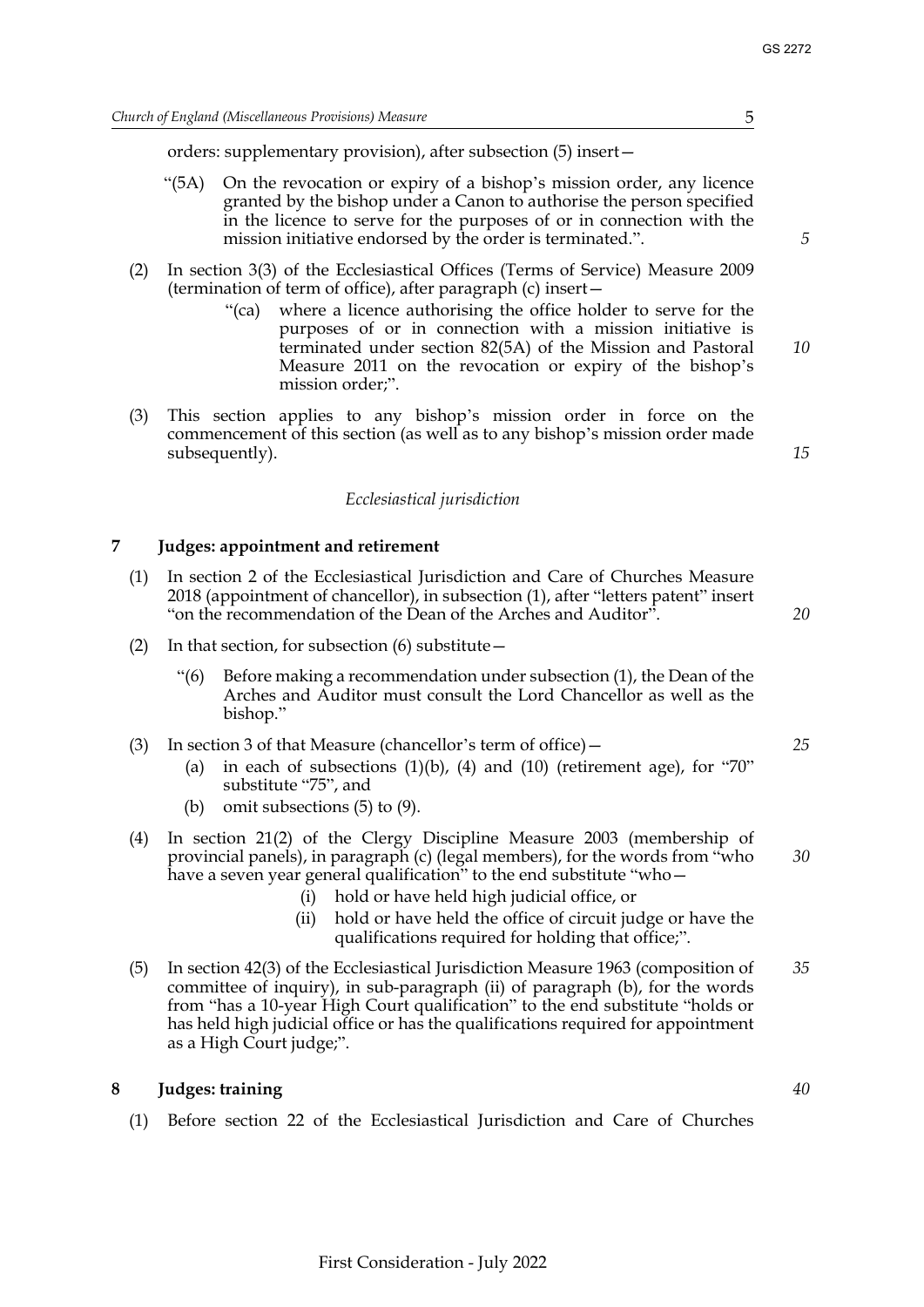*20*

*35*

*40*

Measure 2018 but after the preceding cross-heading insert—

## **"21A Training requirements for ecclesiastical judges**

- (1) The Dean of the Arches and Auditor may by regulations make provision as to the training requirements to be met by ecclesiastical judges.
- (2) "Ecclesiastical judge" means—
	- (a) the Dean of the Arches and Auditor,
	- (b) the Vicar-General of each province,
	- (c) the chancellor of each diocese,
	- (d) the chair of a disciplinary tribunal for the purposes of the Clergy Discipline Measure 2003, or *10*
	- (e) the deputy of a person specified in paragraphs (a) to (d).
- (3) The Dean may not make regulations under subsection (1) without having obtained the agreement of the Vicar-General of each province.
- (4) The Dean may not include in regulations under subsection (1) provision as to the training requirements to be met by an ecclesiastical judge coming within subsection (2)(d) without having also obtained the agreement of the president of tribunals. *15*
- (5) Regulations under this section may make different provision for different purposes.
- (6) Regulations under this section—
	- (a) must be laid before the General Synod, and
	- (b) may not come into force unless they have been approved by the Synod."
- (2) In section 94(1) of that Measure (regulations etc. to be made by statutory instrument), after paragraph (a) insert— *25*
	- "(aa) the power to make regulations under section 21A (training requirements for ecclesiastical judges);".

## <span id="page-6-0"></span>**9 Disciplinary proceedings**

(1) In Schedule 1 to the Church of England (Legal Aid) Measure 1994 (proceedings for which legal aid may be given), after item 7 insert— *30*

"8. Proceedings on a claim for judicial review of a decision by the president of tribunals on disciplinary proceedings under the Clergy Discipline Measure 2003. Any person who, as a respondent to the disciplinary proceedings, is an interested party in the proceedings on the claim for judicial review."

(2) At the end of that Schedule insert—

*"NOTES*

1 In item 8, "interested party" has the meaning given in Civil Procedure Rules relating to judicial review."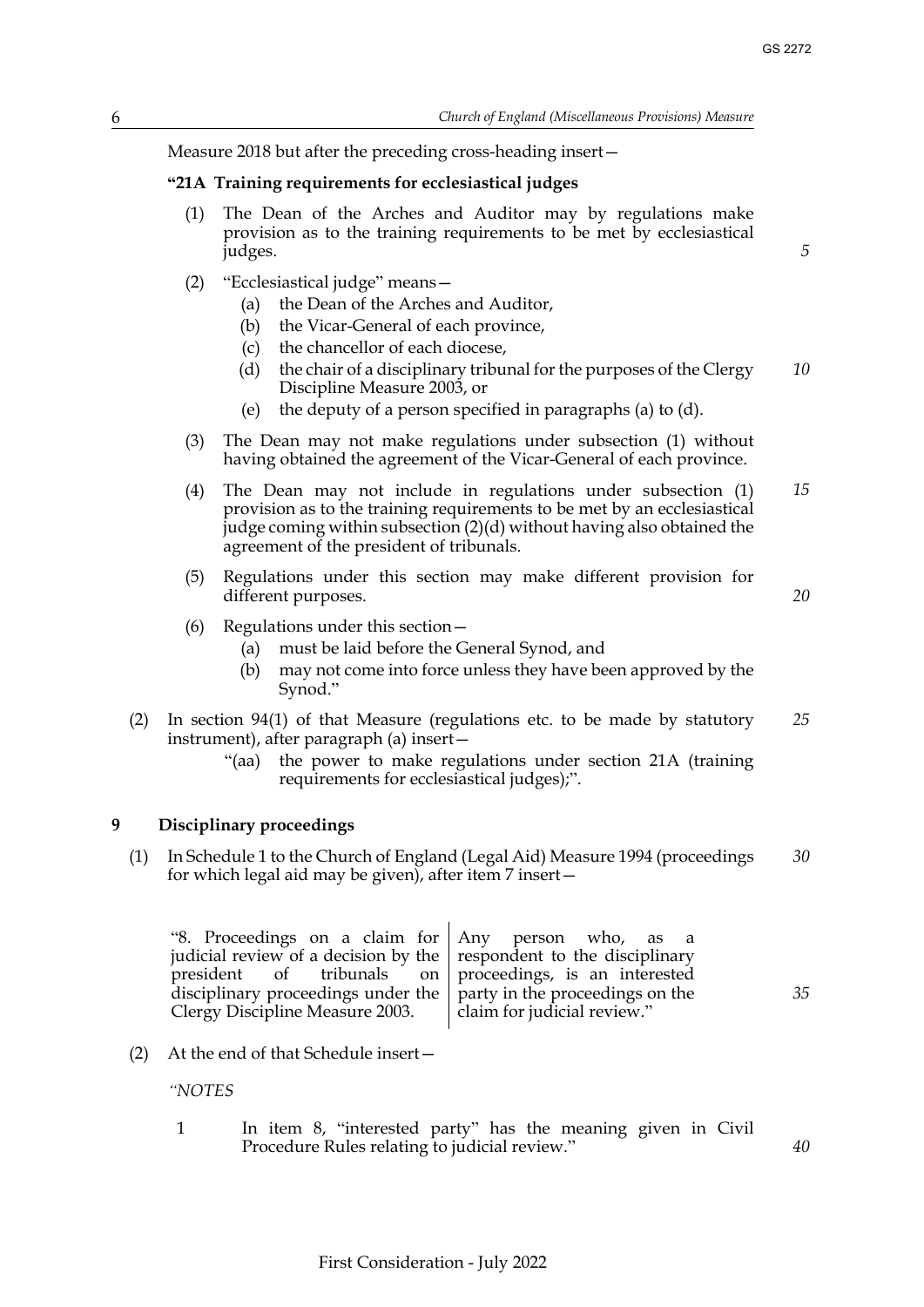*Church of England (Miscellaneous Provisions) Measure* 7

- (3) In section 20(1B) of the Clergy Discipline Measure 2003 (application for leave to appeal)—
	- (a) for paragraph (a) substitute  $-$ 
		- "(a) shall, at the direction of the Dean of the Arches and Auditor, be heard either—
			- (i) by the Dean of the Arches and Auditor sitting alone, or
			- (ii) if the Dean is unable to hear the application, by a single person appointed by the Dean from among those nominated under section 21(2)(c) to serve on the relevant provincial panel,", and
	- (b) in paragraph (c), for "at least one of the judges" substitute "the person hearing the application".
- (4) In rule 4D of the Clergy Discipline (Appeal) Rules 2005 (application for leave to appeal)—
	- (a) in paragraph (1), for "jointly by the Dean and one judge" substitute "by the Dean or by the person", and
	- (b) in paragraph (3), omit "at least one of the judges is".
- (5) The amendments made by subsection (4) do not affect the power to make further rules amending or revoking the provision made by those amendments. *20*

#### **10 Live broadcast of proceedings**

<span id="page-7-0"></span>After section 93 of the Ecclesiastical Jurisdiction and Care of Churches Measure 2018 insert—

#### *"Other matters*

#### **93A Live broadcast of proceedings**

- (1) Where an ecclesiastical court directs that certain proceedings are to be broadcast live in order to enable members of the public to see and hear the proceedings, the direction must—
	- (a) specify the means by which the proceedings are to be broadcast (for example, by live stream), and
	- (b) state whether the whole, or only a specified part, of the proceedings is to be broadcast.
- (2) It is a contempt of court for a person to make, or attempt to make, a transmission or recording of—
	- (a) an image or sound broadcast in accordance with the direction, or *35*
	- (b) an image of, or sound made by, another person while that other person is viewing or listening to a broadcast made in accordance with the direction.
- (3) Subsection (2) does not apply in so far as the transmission or recording is authorised by the direction or authorised (generally or specifically) by the ecclesiastical court in which the proceedings are being held.
- (4) A broadcast made in accordance with the direction does not amount to a breach of—

*5*

*15*

*25*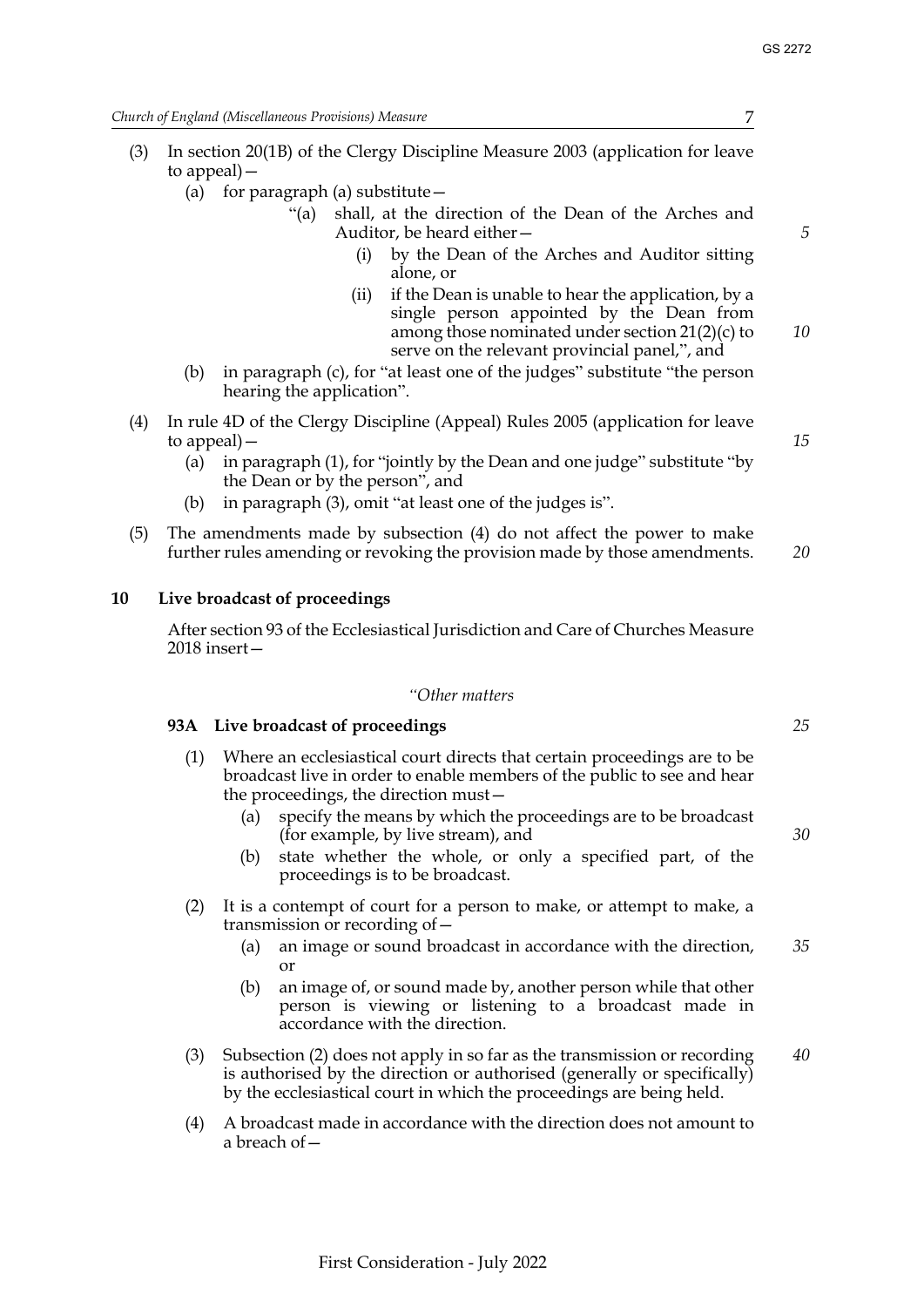*10*

*25*

- (a) section 41 of the Criminal Justice Act 1925 (prohibition on taking photographs etc in court), or
- (b) section 9 of the Contempt of Court Act 1981 (recording).
- (5) "Ecclesiastical court" has the same meaning as in section 83(2)(a) and (b) (see section 83(7))."

## *Church property*

## <span id="page-8-0"></span>**11 Care of churches**

- (1) In section 35 of the Ecclesiastical Jurisdiction and Care of Churches Measure 2018 (duty to have regard to church's purpose)—
	- (a) after "have due regard to" insert "—
		- $(a)$  ",
	- (b) after paragraph (a) insert ", and

(b) the importance of environmental protection", and

- (c) in the title, at the end insert "and environmental protection".
- (2) In section 37 of that Measure (diocesan advisory committee: functions), after subsection (7) insert— *15*
	- "(7A) Where rules require a relevant person to carry out consultation, the relevant person may delegate the discharge of that function to the advisory committee."
- (3) In Schedule 2 to that Measure (diocesan advisory committee: constitution), in paragraph 2 (appointment of members)— *20*
	- (a) in sub-paragraph (3)(b), omit sub-paragraph (ii) (but not the following "and") (appointment of member after consulting local authorities), and
	- (b) in sub-paragraph (4), omit the "and" preceding paragraph (d) and after paragraph (d) insert ", and
		- (e) knowledge of environmental matters".

#### <span id="page-8-2"></span><span id="page-8-1"></span>**12 Disposals etc. of land**

- (1) In section 43 of the Church Property Measure 2018 (power of incumbent to dedicate land for highway), after subsection (3) insert—
	- "(4) Where the benefice is vacant, the power under this section is exercisable by the bishop of the diocese to which the benefice belongs." *30*
- (2) After section 45 of that Measure insert—

#### **"45A Power for bishop to act where benefice vacant**

- (1) Where a benefice is vacant, the bishop of the diocese to which the benefice belongs may do anything in relation to any land that the incumbent would be entitled to do in relation to that land if the benefice were full; but the bishop must for that purpose obtain such authority under the faculty jurisdiction as the incumbent would be required to obtain. *35*
- (2) The power conferred on the bishop by subsection (1) includes, in a case where the incumbent is the sole trustee of the land concerned, the power to do anything which a trustee of the land is entitled to do. *40*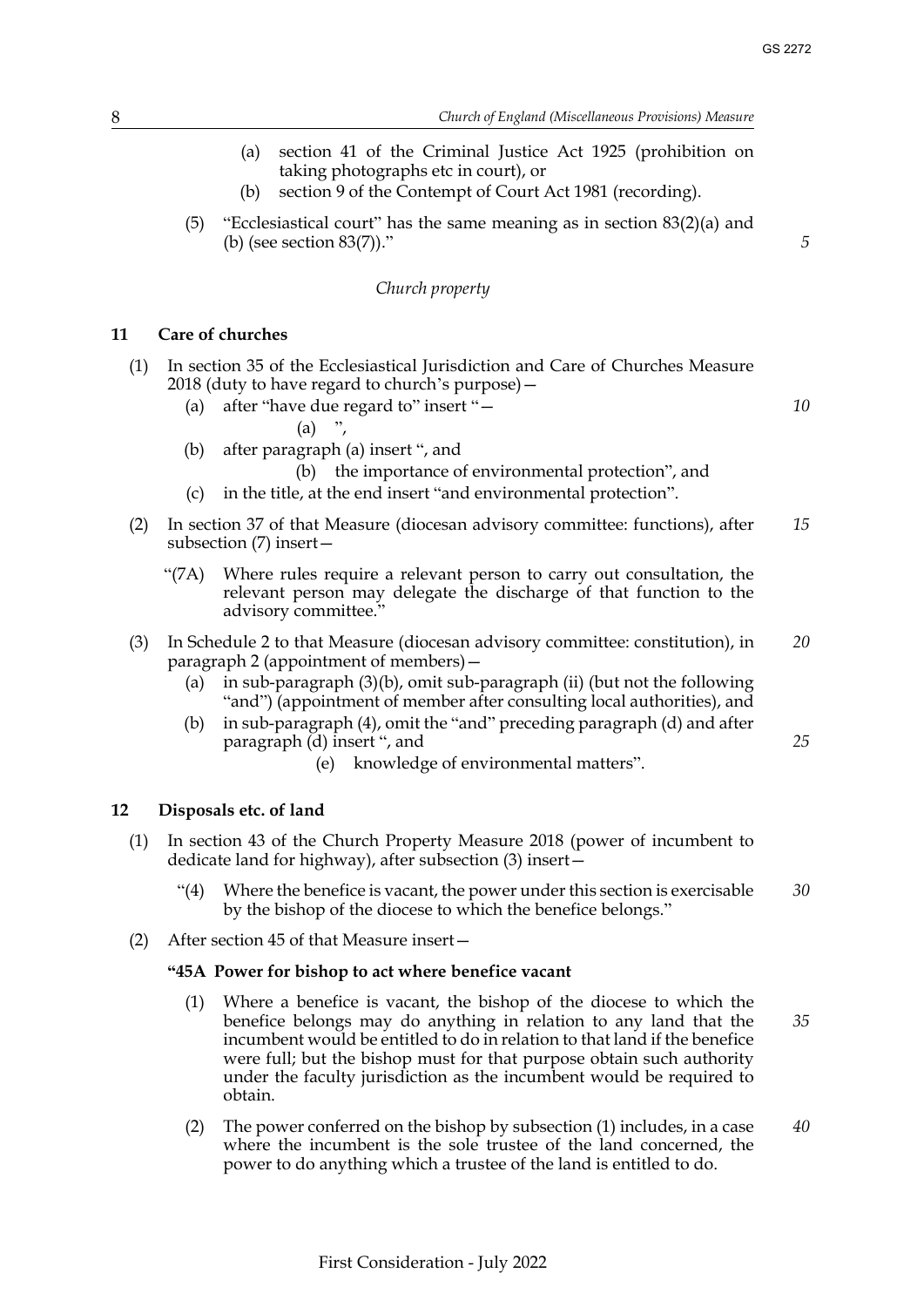*15*

*20*

*25*

*35*

*40*

*Church of England (Miscellaneous Provisions) Measure* 9

- (3) The power conferred by subsection (1) is in addition to, and does not limit, the powers conferred by sections  $1(7)$ ,  $2(2)$ ,  $5(4)$  and  $(5)$ ,  $12(1)(b)$ , 43(4) and 45(8)."
- (3) In section 48 of that Measure (interpretation of references to land), after subsection (11) insert—
	- "(11A) A reference to disposing, in relation to land, has the same meaning as in the Law of Property Act 1925 (see section 205(1)(ii) of that Act)."
- (4) In section 1 of the Sharing of Church Buildings Act 1969 (agreements for sharing church buildings), in subsection  $(3)(a)$  –
	- (a) in sub-paragraph (i), for "Pastoral Measure 1983" substitute "Mission and Pastoral Measure 2011", and *10*
	- (b) in sub-paragraph (ii), for "section 20(8A)" substitute "section 34(8)".
- (5) In that section, in subsection  $(6)$  -
	- (a) for "section 67 of the Pastoral Measure 1968" substitute "section 85 of the Mission and Pastoral Measure 2011", and
	- (b) after "a reference to the minister in charge of the parish" insert "or the bishop of the diocese concerned".
- (6) In that section, after subsection (10) insert—
	- "(11) In subsection  $(6)$ , the reference to the minister in charge of a parish is a reference to—
		- (a) a curate licensed to the charge of the parish, or
		- (b) a minister acting as priest-in-charge of the benefice to which the parish belongs."
- (7) In section 12 of the Church Property Measure 2018, omit subsection (5) and in section 36 of that Measure, omit subsection (2) (each of which is unnecessary).

## <span id="page-9-0"></span>**13 Care of cathedrals**

- (1) In section 2 of the Care of Cathedrals Measure 2011 (approval required for alterations to cathedrals), in subsection (1), after paragraph (b) but before the following "or" insert ", or
	- (ba) for the removal of any such object as is referred to in paragraph (b) from the cathedral church, from a building within its precinct or from anywhere else within its precinct, to a place where the object is to be put on display,". *30*
- (2) In that section, in subsection (2), in paragraph (b), at the beginning insert "except in a case within subsection  $(1)(\bar{b}a)$ ,".

## <span id="page-9-2"></span><span id="page-9-1"></span>**14 Dealings in church property: role of designated adviser**

- (1) In section 20 of the Church Property Measure 2018 (glebe land: dealings), after subsection (4) insert—
	- "(4A) A DBF or management subsidiary may grant a lease of diocesan glebe land, other than a short lease (as to which, see subsection (5)), only if—
		- (a) it has obtained a written report on the proposed transaction from a designated adviser instructed by and acting exclusively for it, and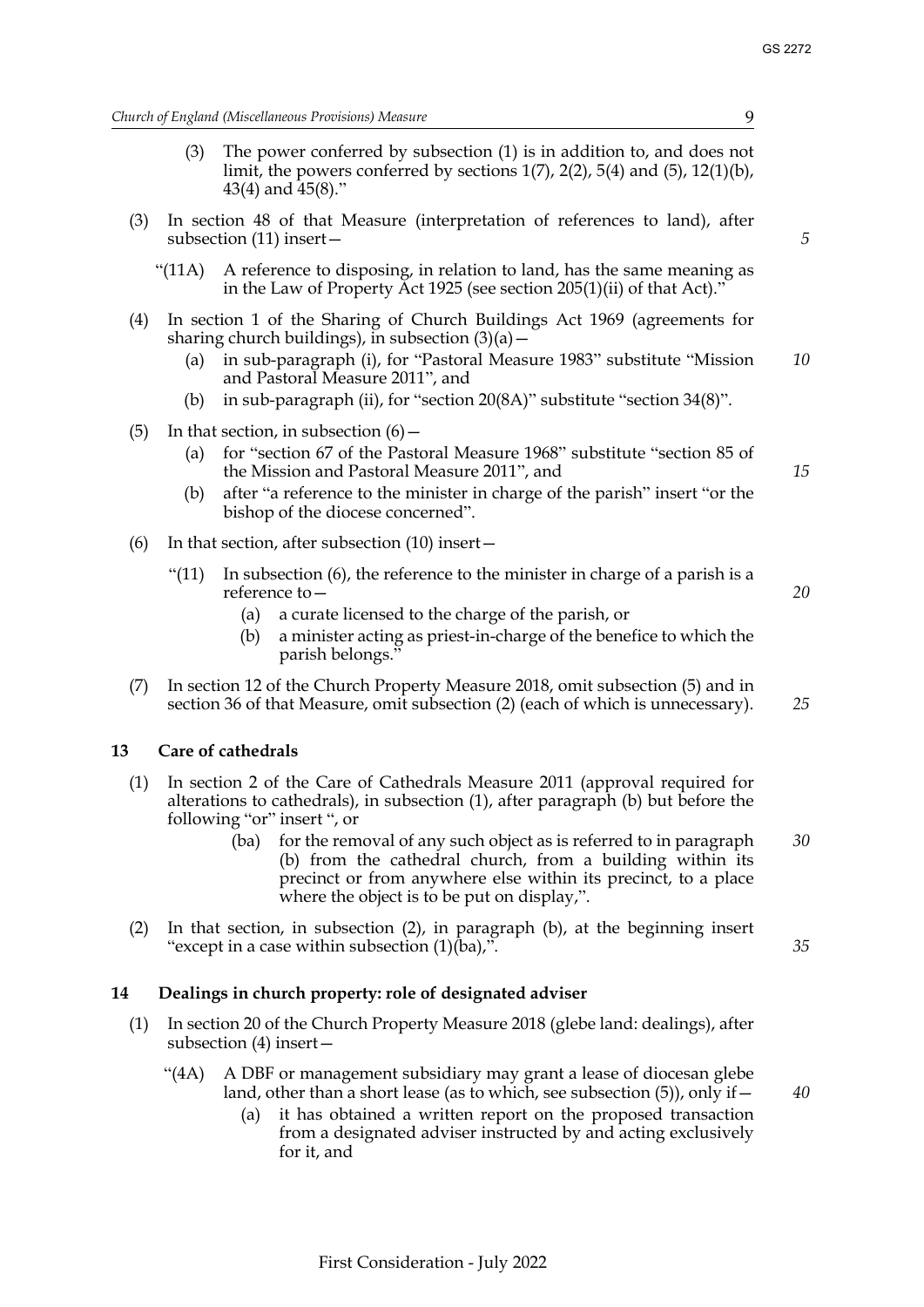- (b) having considered the report, it is satisfied that the terms of the proposed transaction are the best that can reasonably be obtained for the diocese."
- (2) In section 21 of that Measure (consent to dealings), in subsection (4), omit paragraph (b) (but not the following "and").
- (3) In section 49 of that Measure (interpretation), for subsection (7) (which defines "qualified surveyor") substitute—
	- "(7) "Designated adviser" means a person who is a designated adviser for the purposes of section 119(1) of the Charities Act 2011.".
- (4) In each of sections  $3(7)(a)$ ,  $21(4)(a)$ ,  $28(4)(a)$ ,  $34(4)(a)$  and  $49(8)$  of that Measure, for "qualified surveyor" substitute "designated adviser". *10*
- (5) In each of sections 3(8) and 49(8) of that Measure, for "the surveyor", in each place it appears, substitute "the designated adviser".

#### *Church representation*

#### <span id="page-10-2"></span><span id="page-10-0"></span>**15 Elections under Church Representation Rules**

- (1) In Rule 45 of the Church Representation Rules (diocesan synod: casual vacancy), in paragraph (5), for ", Rules 38 to 42" substitute "that the election is to be conducted in accordance with Rules 38 to 42, those Rules".
- (2) In Rule M8 of those Rules (qualification for election as parochial representative), after paragraph (2) insert—
	- "(2A) Where a person does not satisfy the condition in paragraph  $(1)(b)$ , or the condition in paragraph  $(1)(c)$  for the person's name to have been on the roll for at least the previous six months, the bishop may waive the condition concerned so far as it applies to qualification for election to the PCC, if the bishop considers there are exceptional circumstances which justify waiving the condition." *25*

#### *Bodies*

#### <span id="page-10-3"></span><span id="page-10-1"></span>**16 Church Commissioners' functions etc.**

- (1) In section 5 of the Church Commissioners Measure 1947 (constitution and functions of Board of Governors), after subsection (4A) insert—
	- "(4B) A committee constituted by or under this Measure may itself establish one or more sub-committees and may delegate functions to any subcommittee so established.
	- (4C) A sub-committee established by a committee constituted by or under this Measure may itself delegate functions to the chair or deputy chair of the sub-committee or to an appropriate officer."
- (2) In section 6 of that Measure (Assets Committee and Audit and Risk Committee), in subsection  $(4)$  –
	- (a) after "may provide for" insert "—

$$
(a) ,
$$

(b) after "as the Board" insert "or the committee in question", and

*30*

*35*

*40*

*15*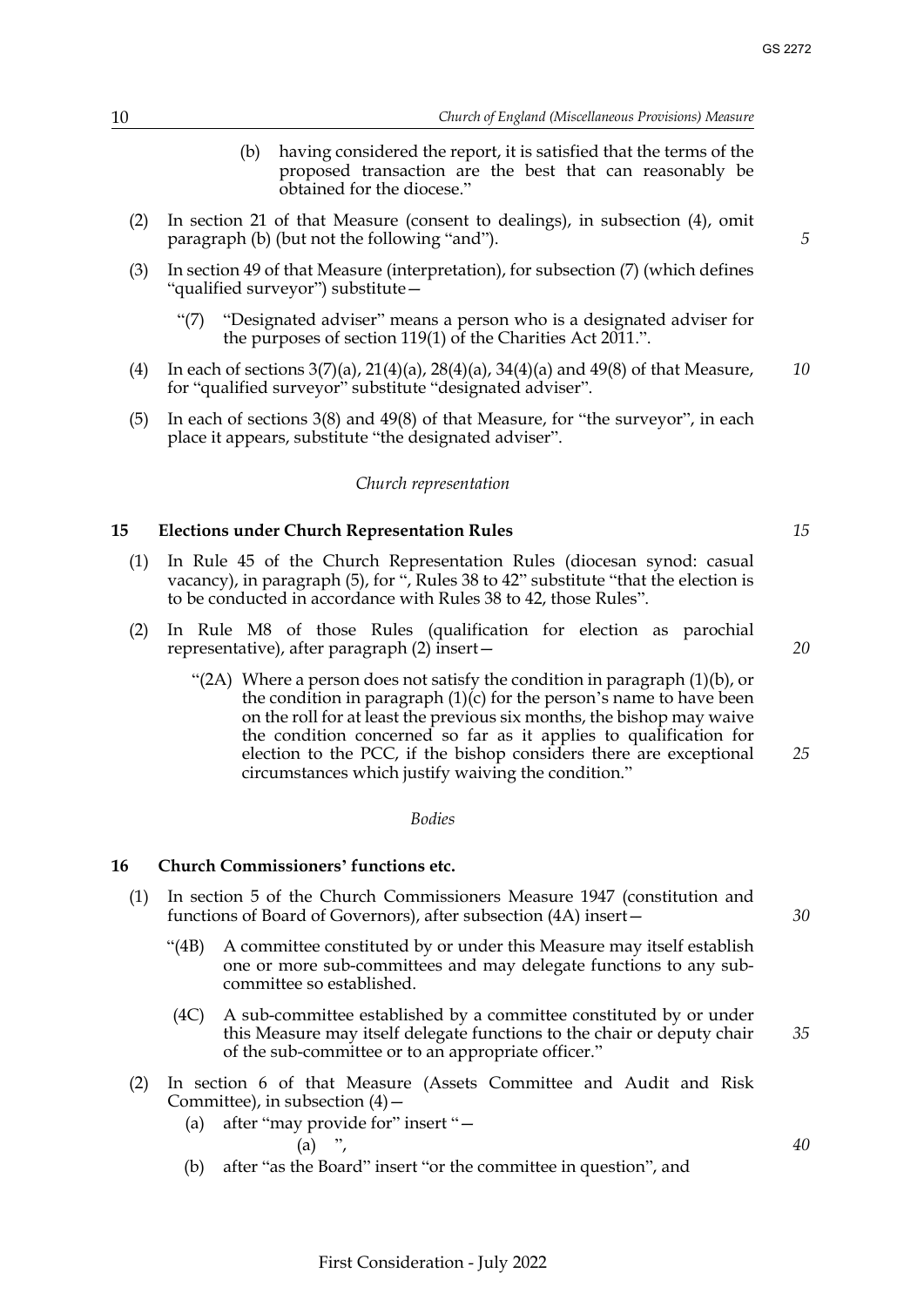(c) after "may think fit" insert ";

- (b) authorising an appropriate officer to act in relation to a matter on behalf of a person authorised by virtue of paragraph (a) to act in relation to that matter."
- (3) In section 7 of that Measure (procedure), in subsection  $(2)$ 
	- (a) in paragraph (b), after "any Committee of the Board" insert "(but not a sub-committee established by a committee of the Board)", and
	- (b) after paragraph (c) insert ";
		- (d) a committee constituted by or under this Measure which establishes a sub-committee may from time to time make, vary and revoke Standing Orders for regulating the procedure of the sub-committee and subject to any such Standing Orders the sub-committee may regulate its own procedure." *10*
- (4) In section 10 of that Measure (finance), after subsection (6) insert—
	- "(7) The Commissioners may borrow money for purposes of or in connection with their functions, in so far as they do not have power to do so apart from this subsection."
- (5) In section 18 of that Measure (interpretation), after subsection (3) insert—
	- "(4) A reference in this Measure to a committee constituted by or under this Measure includes a reference to a sub-committee established by that committee (but is not to be read as enabling a sub-committee to establish a sub-committee of its own)." *20*
- (6) In sections 5(4)(a), 6(1), (3B) and (3C) and 7(2)(c) of, and paragraph 7 of Schedule 4 to, that Measure, for "Audit Committee" in each place it appears substitute "Audit and Risk Committee".
- (7) In section 94(1) of the Mission and Pastoral Measure 2011 (use of diocesan pastoral account for expenses subject to certain exceptions including Commissioners' staff salaries), omit ", or the Commissioners,".

## <span id="page-11-1"></span><span id="page-11-0"></span>**17 Meetings**

- (1) In section 32 of the Care of Cathedrals Measure 2011 (interpretation), after subsection (3) insert—
	- "(4) For the purposes of this Measure, where a meeting is held in more than one place (including electronic, digital or virtual locations, web addresses or conference call telephone numbers), and accordingly without any, or without all, of the participants in the meeting being together in the same place—
		- (a) a reference to being present at the meeting includes a reference to being present by electronic means (including by telephone conference, video conference, live webcast or live interactive streaming), and
		- (b) a person is to be regarded as present at the meeting if the person is at that time able to hear and be heard by, and where practicable see and be seen by, the other persons present."
- (2) In section 62 of the Dioceses, Pastoral and Mission Measure 2007 *45*

*5*

*15*

*30*

*35*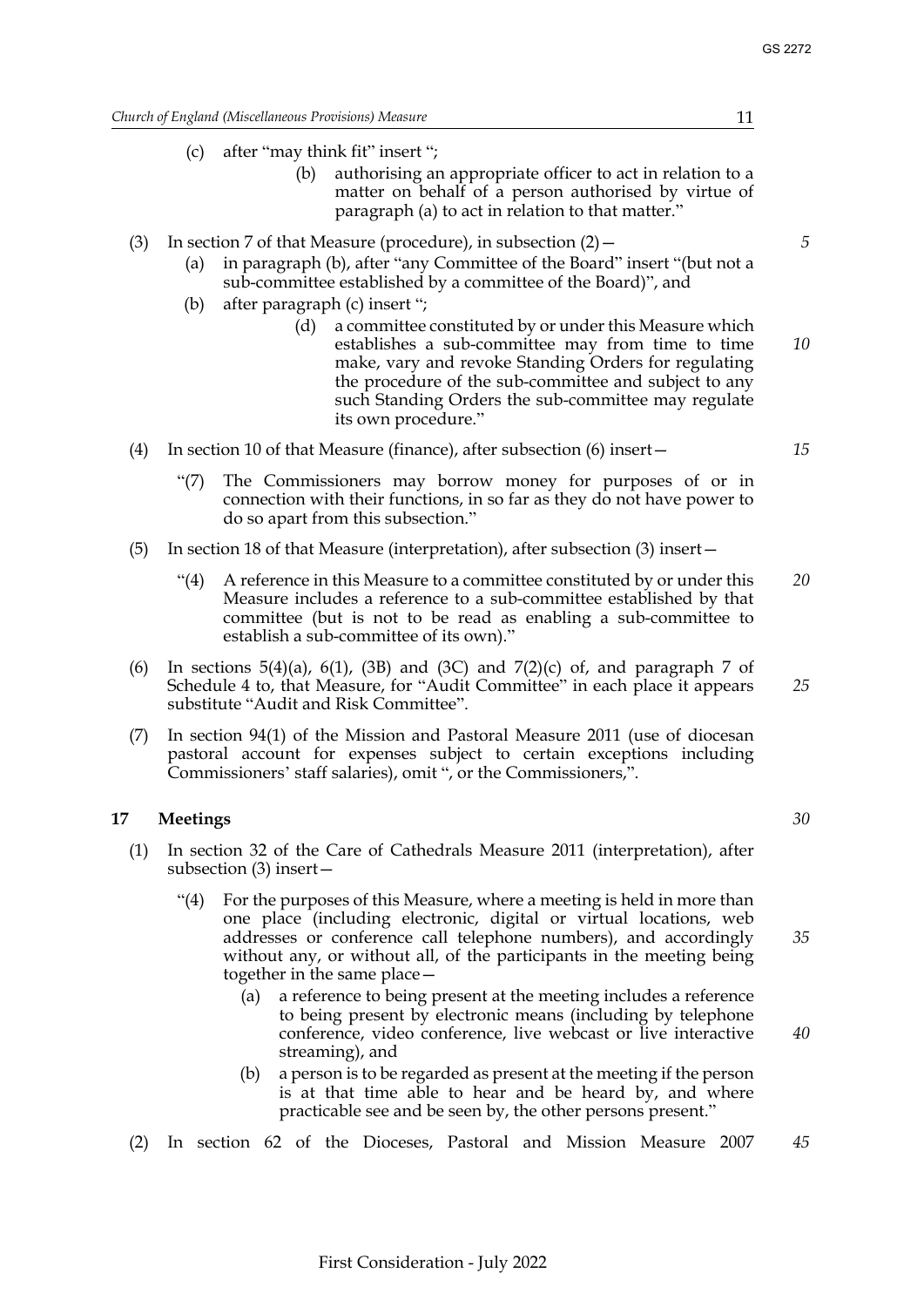(interpretation), after subsection (6) insert—

- "(7) For the purposes of this Measure, where a meeting is held in more than one place (including electronic, digital or virtual locations, web addresses or conference call telephone numbers), and accordingly without any, or without all, of the participants in the meeting being together in the same place—
	- (a) a reference to being present at the meeting includes a reference to being present by electronic means (including by telephone conference, video conference, live webcast or live interactive streaming), and
	- (b) a person is to be regarded as present at the meeting if the person is at that time able to hear and be heard by, and where practicable see and be seen by, the other persons present."
- (3) In Schedule 1 to that Measure (the Dioceses Commission), after paragraph 17 insert—
	- "17A(1) If the Chair considers that the Commission has business which can properly be conducted by correspondence, the Chair may instruct the secretary to circulate to the members of the Commission written proposals requiring the approval of the Commission.
		- (2) Unless objection is received from a member of the Commission within 14 days of the date on which the proposals were posted or delivered, they are to be treated on the expiry of that period as approved by the Commission as if they had been approved at a duly convened meeting. *20*
		- (3) The Commission may delegate to the Chair the approval of any matter which requires decision and which, because of its urgency, cannot be dealt with at a meeting of the Commission or in correspondence as mentioned in sub-paragraph (1)." *25*

#### *Final*

#### <span id="page-12-0"></span>**18 Short title, commencement and extent**

- (1) This Measure may be cited as the Church of England (Miscellaneous Provisions) Measure 2022.
- (2) The following provisions of this Measure come into force on the day on which this Measure is passed—
	- (a) section [1](#page-1-2) (General Synod: indefinite application of provision for remote meetings); *35*
	- (b) section [2](#page-1-3) (Legislative Reform Measure 2018: removal of sunset);
	- (c) section [3](#page-2-2) (terms of service);
	- (d) section [4](#page-2-3) (delegation of episcopal functions);
	- (e) section [6](#page-4-1) (bishop's mission order: termination of licence);
	- (f) section [15](#page-10-2) (elections under Church Representation Rules);
	- (g) section [16](#page-10-3) (Church Commissioners' powers);
	- (h) section [17](#page-11-1) (meetings);
	- (i) this section.

*10*

*5*

*15*

*30*